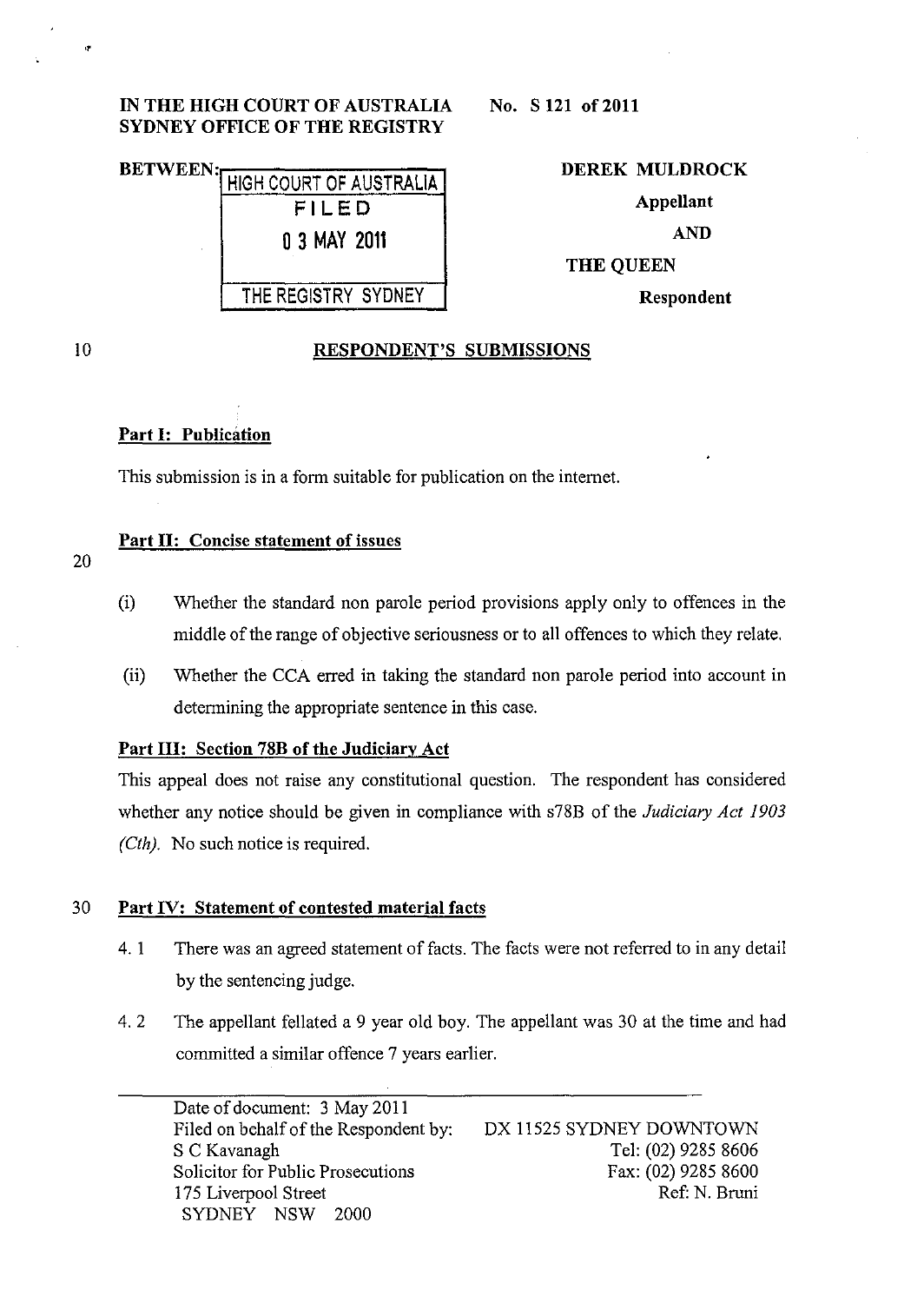- 4. 3 The boy in the present case lived with his mother in a granny flat attached to the house where the appellant lived. The appellant fixed the boy's bike and offered to go on a test ride with him. The boy's mother agreed.
- 4. 4 When the appellant and the boy were alone together, the appellant asked the boy if he wanted to go to the lake to see the animals. They decided to go swimming. The boy had no swimming costume or underwear but the appellant said he would not look.
- 4. 5 The boy went swimming naked, the appellant wore underpants or Speedos. The appellant tried to touch the boy's penis and bottom repeatedly but each time the 10 boy pushed him away. Eventually the appellant touched the boy's bottom and the area around his penis (charge of aggravated indecent assault on Form 1).
	- 4. 6 The boy got out of the water, the appellant pushed him to the ground, pinned him down by kneeling on his legs and sucked his penis twice for about 10 seconds. The boy kicked him in the shoulder or chest and the appellant fell back. The boy got dressed and rode off. The appellant yelled out "Come back, you wussy. You're just too scared to come back."
- 4. 7 The boy rode to a nearby house, he was in "a very distressed state" (Statement of Facts p2.9) and told the occupant that a man had touched his private parts. The man drove him home by which stage he "was sobbing hysterically and shaking": 20 He told his mother what had happened and the police were called.
	- 4.8 The offence occurred on 19 March 2007. The appellant was interviewed two days later. He denied touching the boy. He said he had planned to go for a swim alone but the boy invited himself along. He thought the boy's mother had allowed the boy to come to set him up. He said the boy became agitated, possibly because of mosquito bites, kept whinging and took off on his bike.
	- 4.9 About 3 months later, on 5 June 2007, a DNA sample was taken from the appellant which matched the DNA found on the boy's pants. The appellant eventually pleaded guilty on 15 October 2008.
	- 4. 10 The appellant had a prior conviction for an offence involving fellatio on a 10 year old boy for which he was sentenced to a 12 month intensive correctional order. He also had subsequent convictions for driving offences and custody of a knife in a public place for which no penalty was imposed.

-----.\_. \_\_ .. \_---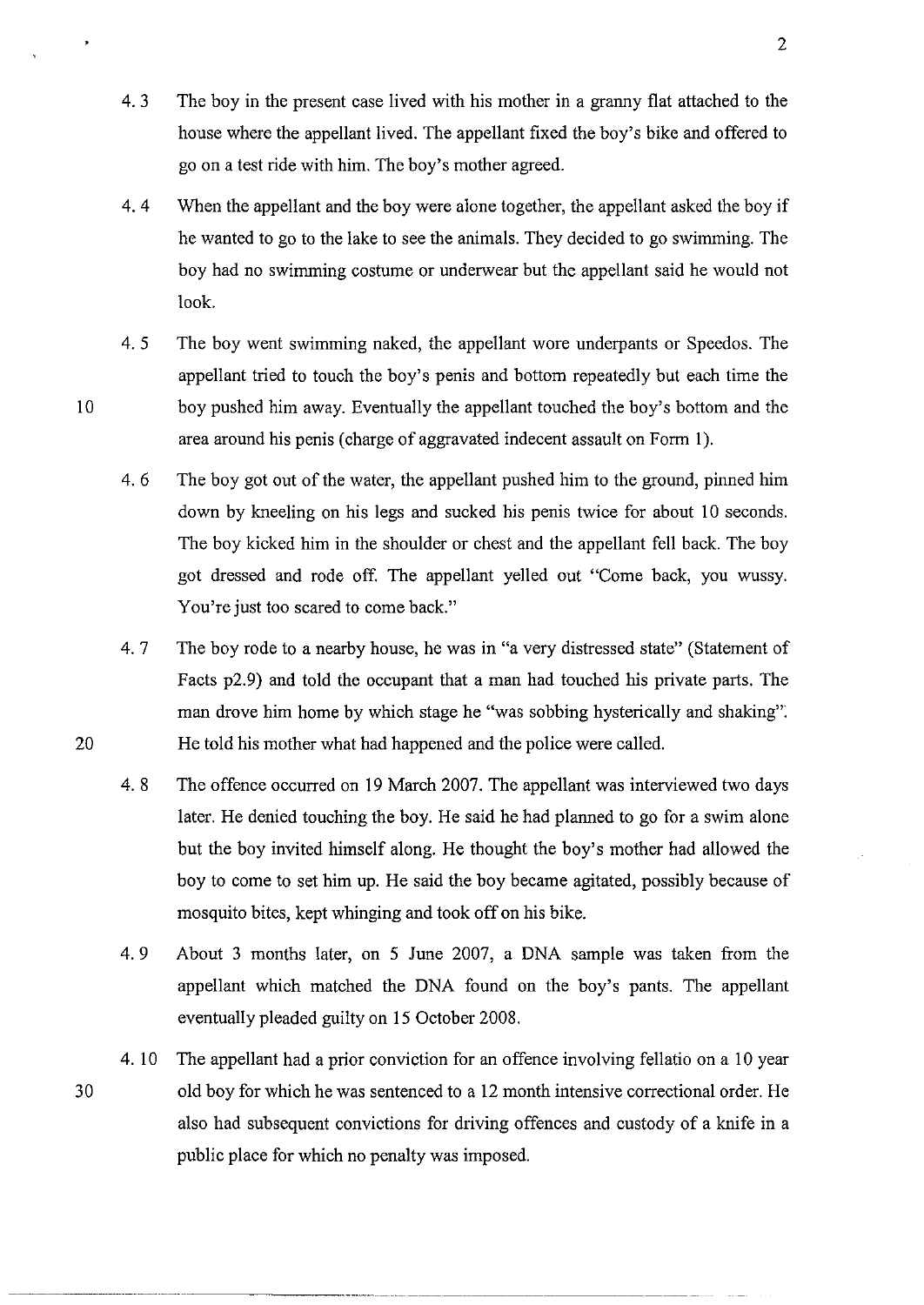- 4. 11 The appellant has been assessed as having a mild intellectual disability. He has particular deficits in communication skills and empathy. His cognitive reasoning and adaptive behaviour is considered lower than 99% of the population. He was in a special education class in high school and completed year 10. He has worked in a variety of jobs, including gardening, laundry work, and bicycle assembly.
- 4. 12 The appellant has been prescribed Androcur, an anti-libidinal medication and dexamphetamine following a diagnosis of attention deficit hyperactivity disorder. The Androcur helped quell his urges towards children although he is not able to take it for an extended period because of possible side effects.
- 10 4. 13 The sentencing judge imposed a head sentence of 9 years, with a non-parole period of 96 days, backdated to enable the appellant to be released immediately and enter a secure residential rehabilitation program in Orange for sexual offenders with intellectual disabilities.

#### **PART V: Applicable Legislative provisions**

The respondent agrees with the appellant's list of legislative provisions.

#### **PART VI: Statement of Argument**

#### **Standard Non-Parole Period**

- 6. 1 The appellant contends that the standard non-parole period applies "only" to 20 offences in the middle of the range of objective seriousness and is "therefore" "irrelevant" to offences below the middle of the range (AWS at [28]).
	- 6. 2 There is nothing in the terms of the legislation to suggest that the standard nonparole period (SNPP) provisions apply only to a particular category of offence.
	- 6. 3 Section 54A explains what a standard non-parole period is and 54B sets out the sentencing procedure in respect of standard non-parole periods.
	- 6. 4 Section 54A does not state that the SNPP "applies" to, or should be imposed for, offences in the middle of the range of objective seriousness. Rather, s54A states that the SNPP "represents" the non-parole period for an offence in the middle of the range. The term "represents" has been said to be "curious" in this context.' However, the use of such a term, under a heading which is expressed in the

I *R v Clark* (2008) 189 A Crim R 332 at [88] per Basten JA.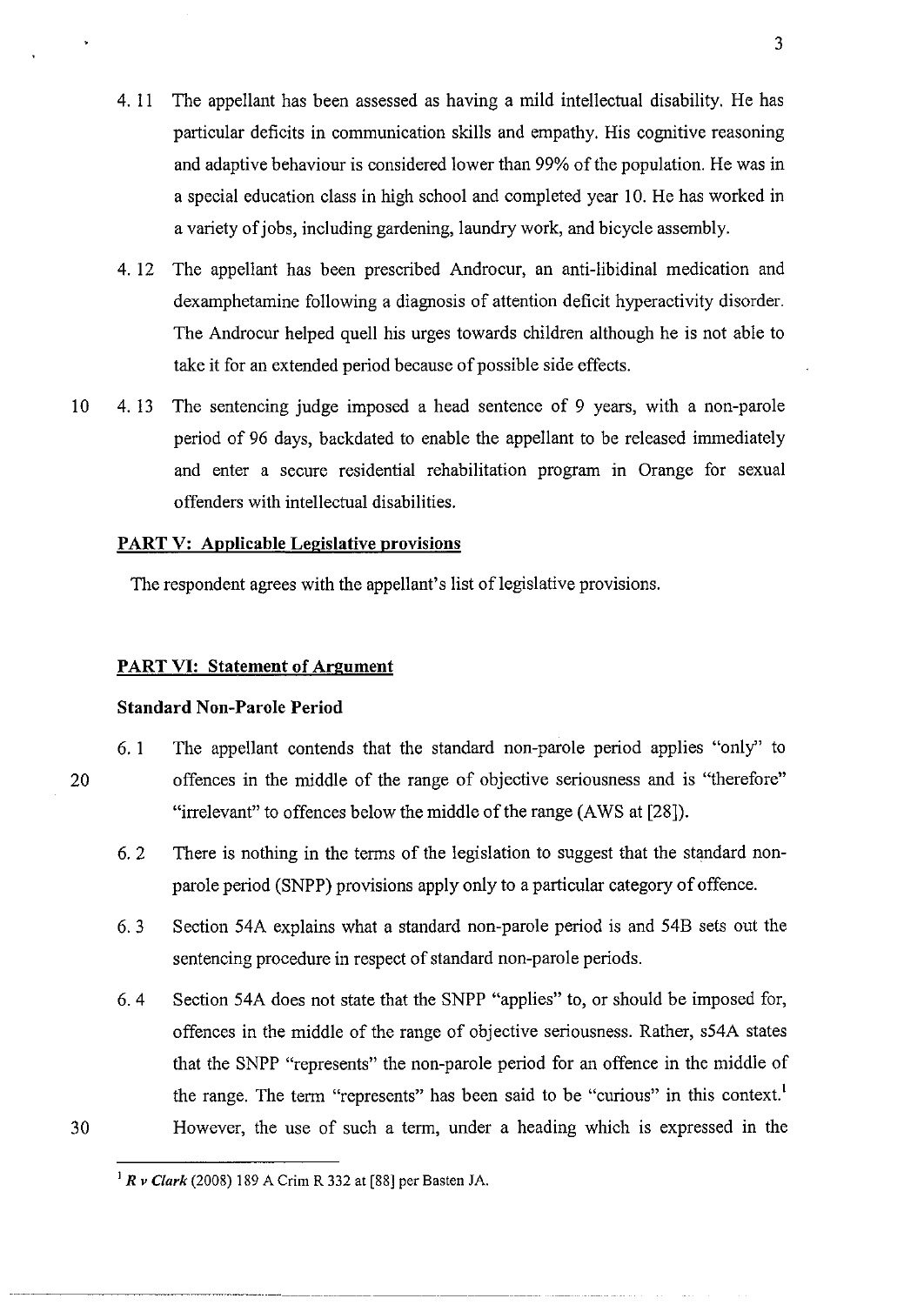interrogative tense, suggests that the provision was intended to be more explanatory than prescriptive. It does not purport to set the condition governing the application of the SNPP.

- 6. 5 The application of the SNPP is set out in the following section, s 54B. It is in relatively straightforward terms allowing for the imposition of a longer or shorter NPP where there are reasons for that determination. The only requirement is that the court record the reasons for setting a longer or shorter NPP and identify in the record each factor taken into account (s548(4)).
- 6. 6 Section 548(2) has been said to be "mandatory" because it is in terms that "the 10 court is to set the standard non-parole period" *(emphasis added)* but the effect of the section is not to mandate a particular NPP for a particular category of offence rather it preserves the full scope of the judicial discretion to impose a non-parole period longer or shorter than the SNPP. This is especially evident when read in the context of s 54C where the provisions contemplate that the court may impose no custodial sentence at all: s54C(1).

6. 7 Section 548 allows the court to have regard to the full range of considerations as reasons for setting a longer or shorter NPP. The permissible reasons are those set out in s 21A (s548(3)) which encompass any matter that is permitted to be taken into account under any Act or rule of law in addition to the 34 aggravating and mitigating factors listed in the section itself. In effect, s 2lA permits the application of all the factors relevant to determination of sentence under the common law.<sup>2</sup>

6. 8 Therefore, the effect of the provisions of Division lA is that the court may take into account the full range of sentencing considerations and impose a longer or shorter NPP or no custodial sentence at all. There is nothing in the provisions that limits the sentencing discretion or confines the application of the SNPP to offences in the middle of the range, or to any particular categorisation of offence.

6. 9 The lack of an obvious relationship between ss 54A and 548 perhaps arises because the two sections refer to different things. Section 54A explains what is meant by the SNPP whereas s 548 applies to the determination of sentence.

2 *R v Elyard* (2006) 45 MVR 402 at [88] per Howie J; *R v Way* (2004) 60 NSWLR 168 at [57].

20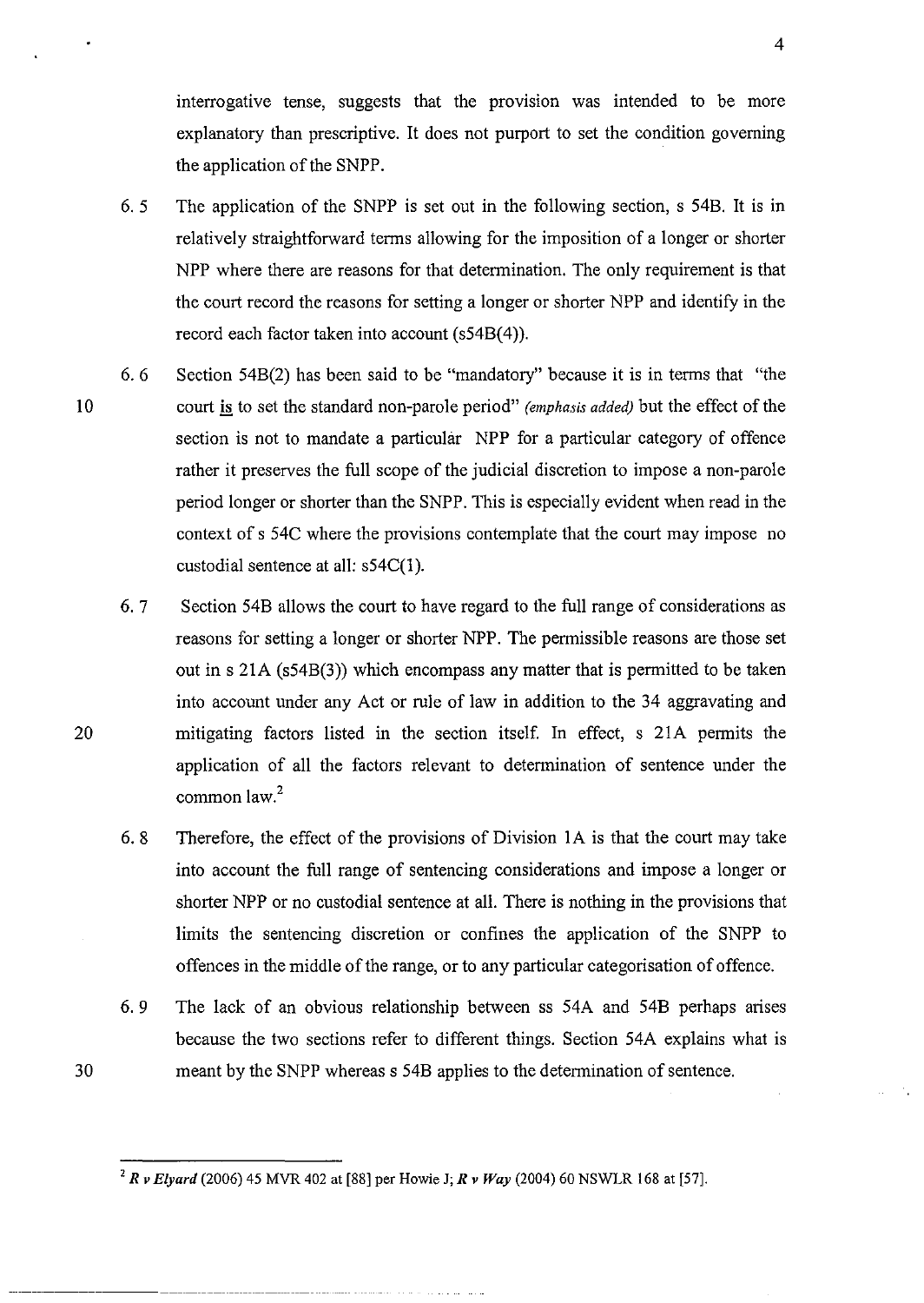- 6. 10 Section 54A explains that the penalties listed are, to borrow the Oxford English Dictionary definition of the word "standard", exemplars for the non-parole period for offences in the middle of the range. It does not use more prescriptive language because it is recognised in the provisions of Div 1A as a whole that any individual case is unlikely to match that exemplar. That is so for two basic reasons implicit in the legislation itself. Firstly, the objective circumstances of any individual case will, in many, perhaps most, cases, have particular features which set it apart from some notional standard case. Secondly, the standard is set by reference to objective circumstances only, it does not purport to take into account all the factors relevant to sentence, as s 54B recognises. Therefore, it is inevitable that when all the circumstances of the case, including the subjective features are taken into account, almost all cases will involve variation from the standard.
- 6. 11 Section 54B recognises this by providing for variation from the standard where there are reasons for doing so. The reasons for variation include not only objective factors, but all the circumstances relevant to the determination of the sentence which s 54B preserves. It is therefore implicit in the legislation that full consideration of all relevant factors will seldom yield a determination consistent with the standard because the standard does not purport to reflect the full range of sentencing considerations. It is a reference point reflecting objective factors only.
- 20 6. 12 The standard operates as a reference point for the middle of the range in a similar way that the maximum penalty provides a reference point for the top of the range, and in the same way that the maximum penalty does not "apply" only to offences at the top of the range the SNPP does not apply exclusively to offences in the middle of the range.
	- 6. 13 It has been held that the correct approach to the maximum penalty is that it is a reference point for all offences to which it applies even those offences far removed from the top of the range. It operates to set the maximum penalty available and indicates the seriousness with which the legislature regards the offence. In that sense it is an important consideration in the determination of the sentence for any individual offence but it does not operate as the specific penalty to be "applied" to any individual offence. Similarly, the SNPP is a reference point indicating the seriousness of the offence. Together with the maximum penalty, the two provide guideposts in the determination of the sentence while recognising that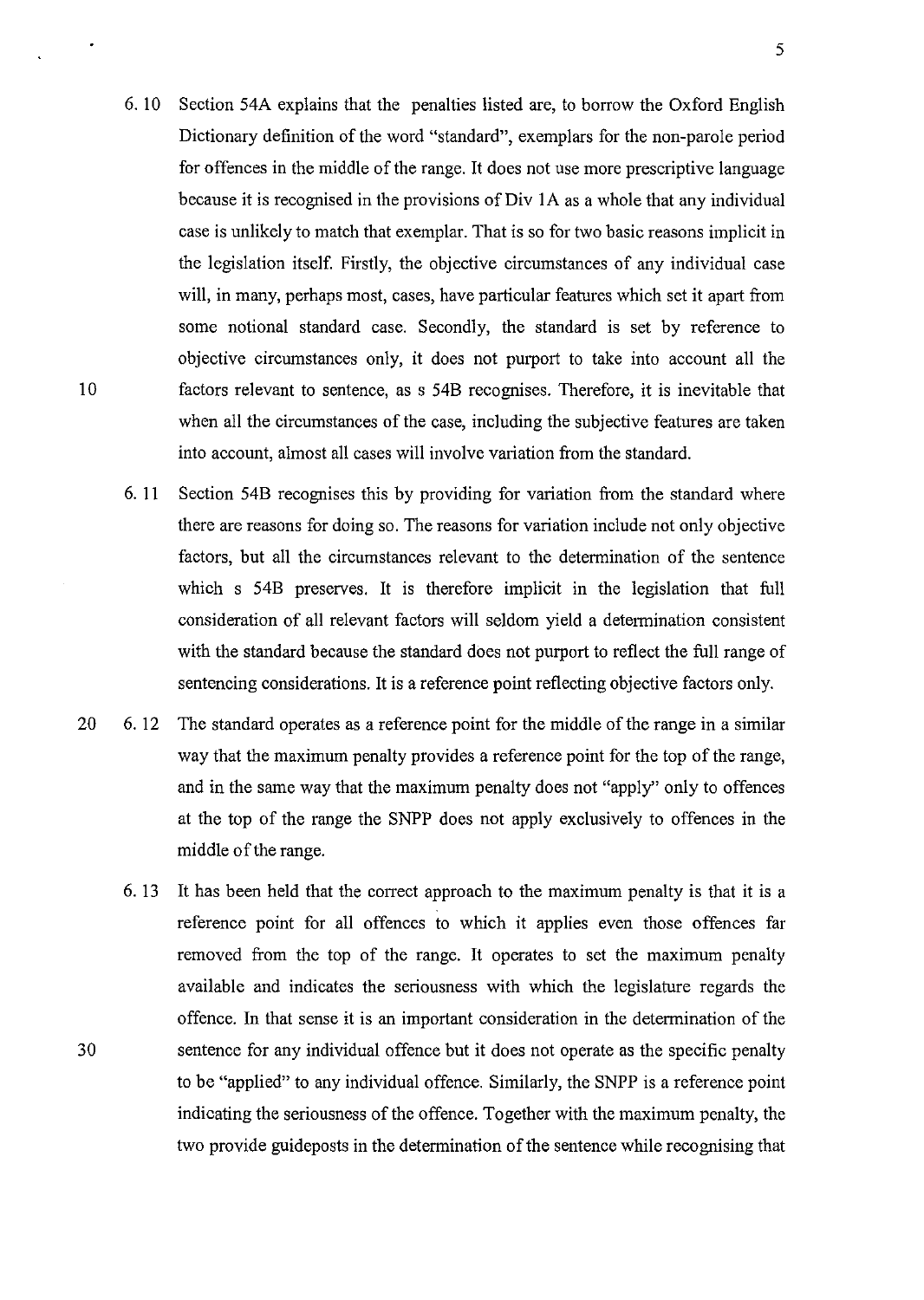the actual sentence to be imposed in any individual case will depend on the variety of factors operating in the particular case.

6. 14 As this Court held in *Markarian v The Queen<sup>3</sup> ,* careful attention must almost always be paid to the maximum penalty although its relevance may vary according to all the circumstances of the particular case,:

> *"It follows that careful attention to maximum penalties will almost always be required, first because the legislature has legislated for them; secondly, because they invite comparison between the worst possible case and the case before the court at the time; and thirdly, because in that regard they do provide, taken and balanced with all of the other relevant factors, a yardstick. "*

- 6.15 In the respondent's submission, this is also the correct approach to the standard non-parole period. Careful attention must be accorded the SNPP for it invites comparison between the present case and the mid range case. However, inviting comparison to a mid range case is not to require that it be applied only to mid range cases.
- 6. 16 This was the interpretation suggested in the Second Reading Speech where the Attorney General emphasised the importance of preserving the "complex judicial discretion" and quoted the well known passage from the decision of this Court in *Veen No* 2 to the effect that the various purposes of punishment often overlap, sometimes pointing in different directions and that none of them can be considered in isolation.<sup>4</sup>
- 6. 17 However, as the appellant's submissions in this court demonstrate, the SNPP provisions have come to be construed in a more categorical way.
- 6. 18 In  $R \nu W a y^5$  the provisions were construed in terms that the SNPP "applied" to offences in the middle of the range of objective seriousness. This meant that the "critical focus" was to be on the assessment of the objective seriousness of the offence and called for a degree of precision in that assessment not previously required. The relevant question the sentencing judge must ask and answer was:

<sup>&</sup>lt;sup>3</sup> Markarian v The Queen (2006) 228 CLR 357 per Gleeson CJ, Gummow, Hayne, Callinan JJ at [30] -[31].

<sup>4</sup> Parliamentary Debates, Legislative Assembly, 23 October 2002 at 5814.

 $5 R v Way$  (2004) 60 NSWLR 168 at [62] – [69].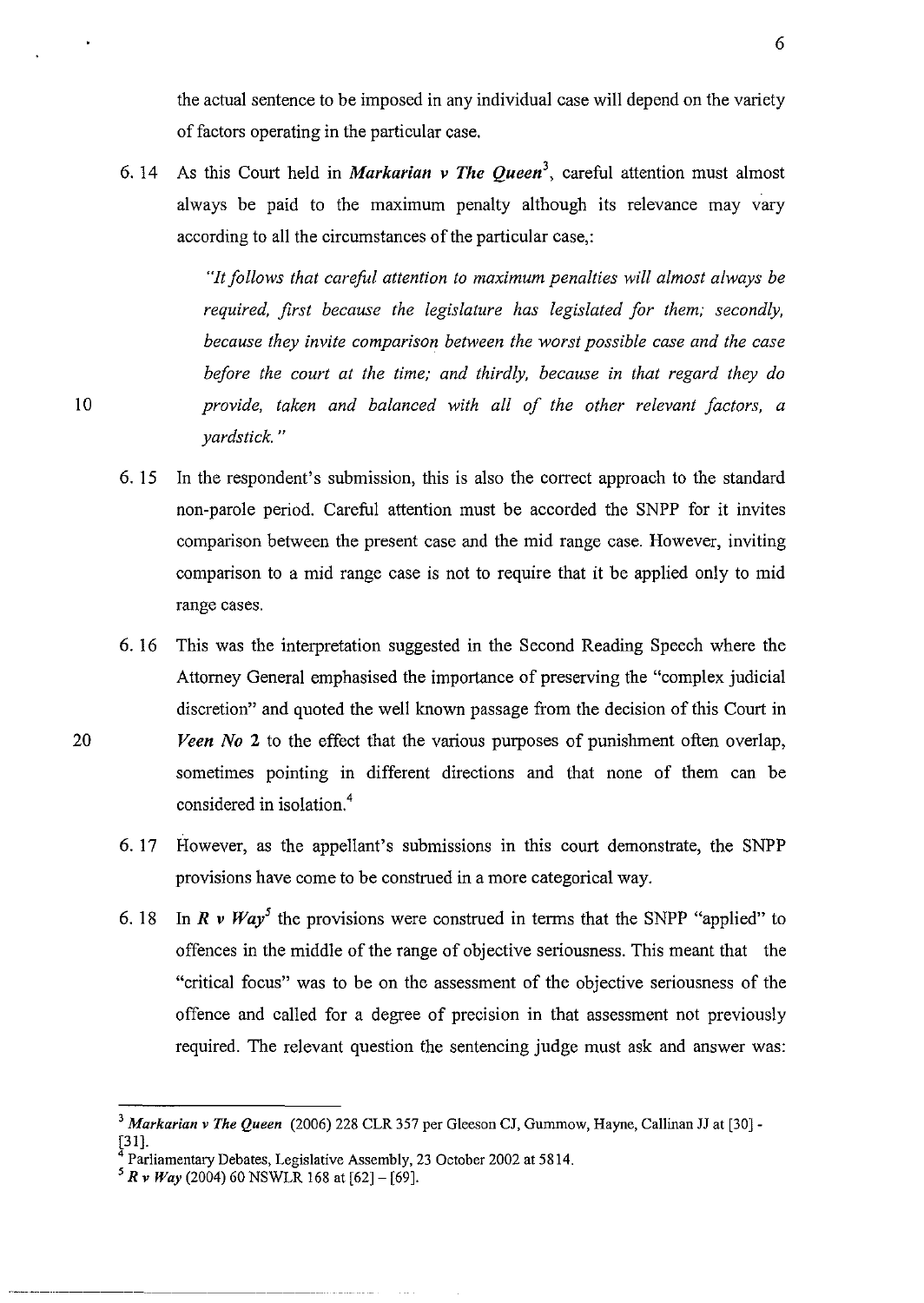"are there reasons for not imposing the standard non-parole period." *(Way* at [117]).

- 6. 19 This involved a single stage sentencing process similar to that applied in sentencing generally. The Court in *Way* listed 2 matters that should be considered in answering that question *(Way* at [118]). One was the assessment of the objective seriousness of the offence, and the second, the presence of aggravating and mitigating factors listed in s 21A *Crimes (Sentencing Procedure) Act.*
- 6. 20 However, since the decision in *Way,* those two matters have been defined as two "steps" in the determination of the sentence. The "first step" was the assessment of the objective seriousness of the offence. The second step was to consider whether there were aggravating or mitigating factors warranting an increase or reduction in the NPP determined in the first step.
- 6. 21 On this two stage approach, the SNPP is categorised as applying "only" to offences which, in the first step, were held to be in the middle of the range of objective seriousness and where there has been a plea of not guilty. This is the approach adopted by the appellant in this Court to contend that as his offence was below the middle of the range and there was a plea of guilty, the SNPP had no relevance to his case.
- 6. 22 This two stage approach also required a degree of precision in relation to the two steps, in particular the first step<sup>8</sup> for that determined the application and degree of relevance of the SNPP. It has been held that the "first step", the assessment of precisely where in the range of objective seriousness the offence falls, must be "carefully considered and appropriately described"<sup>9</sup> and "unambiguous"<sup>10</sup> findings made.
	- 6. 23 The reason for this precision is that the degree to which the offence falls outside the mid range determines the extent to which the SNPP applies and the degree of departure warranted. This is said to provide "some check against error"<sup>11</sup> because an assessment, for example, that the offence is slightly above or below the mid

8 *R v Knight; R v Biuvanua* (2007) 176 A Crim R 338 per McClellan CJ at CL at [4], per Howie J at [39]; *Rv McBvoy* [2010] NSWCCA 110 at [75]- [87] per Simpson J; *Rv Sellars* [2010] NSWCCA 133 at [Ill *9 R v Knight; R v Biuvanua* (2007) 176 A Crim R 338 McClellan CJ at CL at [4].

<sup>10</sup>*R v* **Smith** [2009] NSWCCA 17 at [24].

10

<sup>6</sup>*Rv Reyes* [2005] NSWCCA 218 at [44]; *Rv Reid* (2005) 155 A Crim R 428 at [19].

<sup>7</sup>*Rv Shanvood* [2006] NSWCCA 157 at [61].

<sup>11</sup>*R v McBvoy* [2010] NSWCCA 110 at[90]- [91] per Simpson J.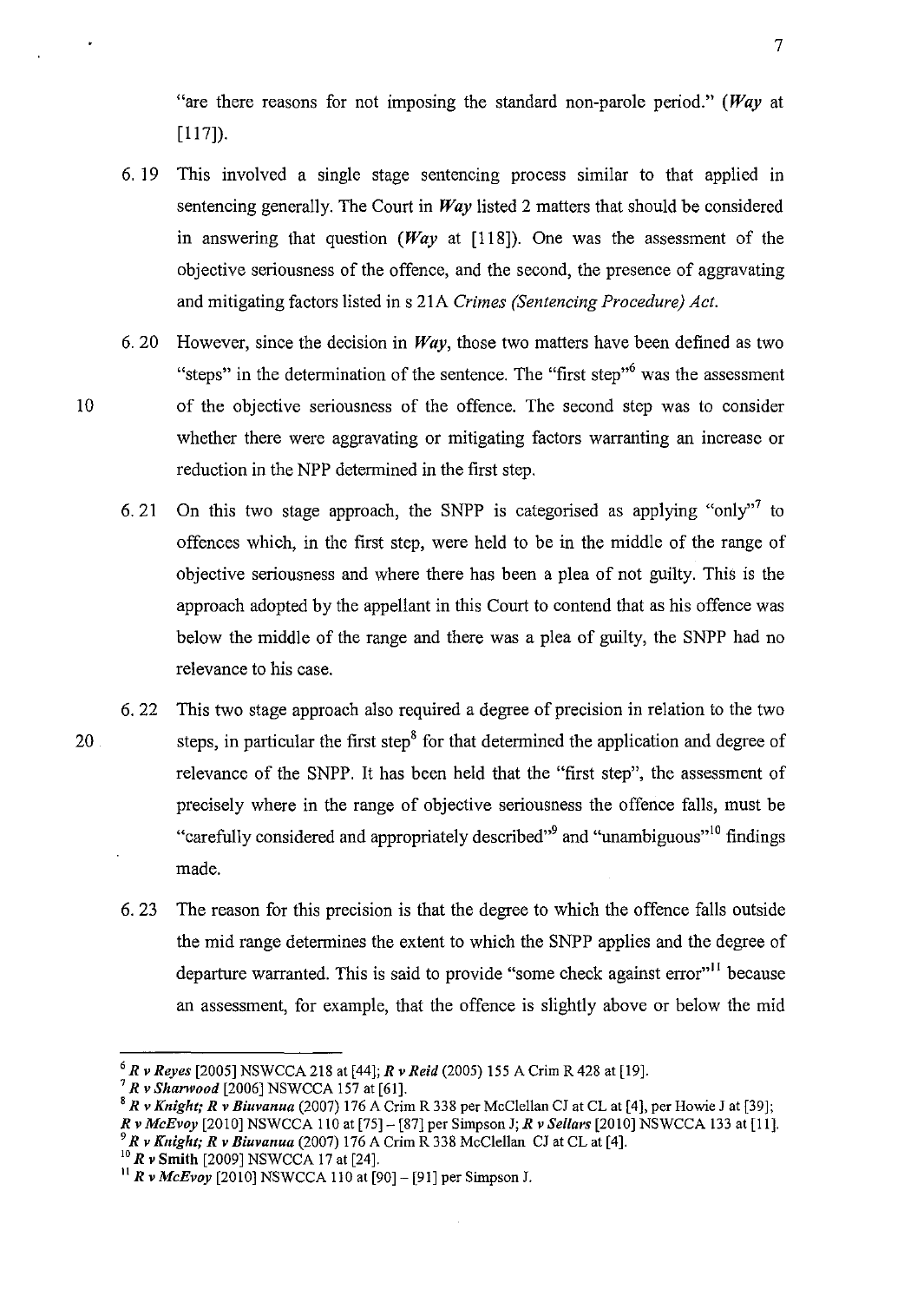range would warrant a commensurately slight departure from the SNPP. Once that assessment of objective seriousness is made, if the NPP intended is substantially below or above the SNPP "the sentencing judge would be wise to examine whether other factors (for example, personal circumstances) warranted the differential. If they do not, the sentence should be re-considered."<sup>12</sup> Where the offence falls above the mid range then the maximum penalty becomes of more significance as a benchmark.<sup>13</sup>

- 6. 24 There has been some recognition<sup>14</sup> that this two stage approach was contrary to the principles enunciated by this Court in *Markaraian* and for that reason it has 10 been held that it should be avoided for offences other than SNPP offences. However, the two staged approach has been held to be "necessary"<sup>15</sup> for SNPP offences.
	- 6.25 This is the antithesis of the approach identified by this Court in *Wong*l6 and *Markarian* where it was held that a sentencing judge must take into account all of the circumstances of the offence and the offender together. Instead of that synthesis there is now a "dichotomy"<sup>17</sup> and "a strict line"<sup>18</sup> is to be drawn between the objective and subjective considerations. Matters not relevant to the assessment of objective seriousness are to "placed to one side"<sup>19</sup> for the purposes of the first step. Rather than regard the relevant considerations as forming, in the terms used by Gleeson CJ in  $\vec{R}$  v Gallagher<sup>20</sup>, a complex of interrelated considerations very often competing and contradictory to arrive at a single sentence which takes due account of them all, the approach adopted after *Way* was to separate "objective seriousness" and use it to determine a particular range of non-parole period which is then varied up or down depending on other factors personal to the offender with care not to stray too far from the NPP determined in the first step.
	- 6. 26 In reality, there is some artificiality in the distinction between the two stages because the factors relevant to the assessment of the objective seriousness overlap

<sup>~</sup>------- --- ----------------- ----- -\_ .. -----------~ --------\_ .. \_--- --------

<sup>12</sup>*R v McEvoy* [2010] NSWCCA 110 at [91] per Simpson J.

<sup>13</sup>*R v Knight; R v Biuvanua* (2007) 176 A Crim R 338 per Howie J at [47].

<sup>14</sup>*Rv Georgopolous* [2010] NSWCCA 246 per Howie J at [32].

<sup>15</sup>*Rv Mayall* [2010] NSWCCA 37 per Howie J at [31].

<sup>16</sup>*Wong v The Queen* (2001) 207 CLR 584 at [74]- [77] per Gaudron, Gummow and Hayne JJ.

<sup>17</sup>*R v Way* (2004) 60 NSWLR 168 at [93].

<sup>&</sup>lt;sup>18</sup>  $\vec{R}$  v  $\vec{W}$ ay (2004) 60 NSWLR 168 at [98] – [99].

<sup>19</sup>*R v Way* (2004) 60 NSWLR 168 at [99].

<sup>20</sup>*Rv GaUagher* (1991) 23 NSWLR 220 at 228, quoted with approval in *Wong* at [76].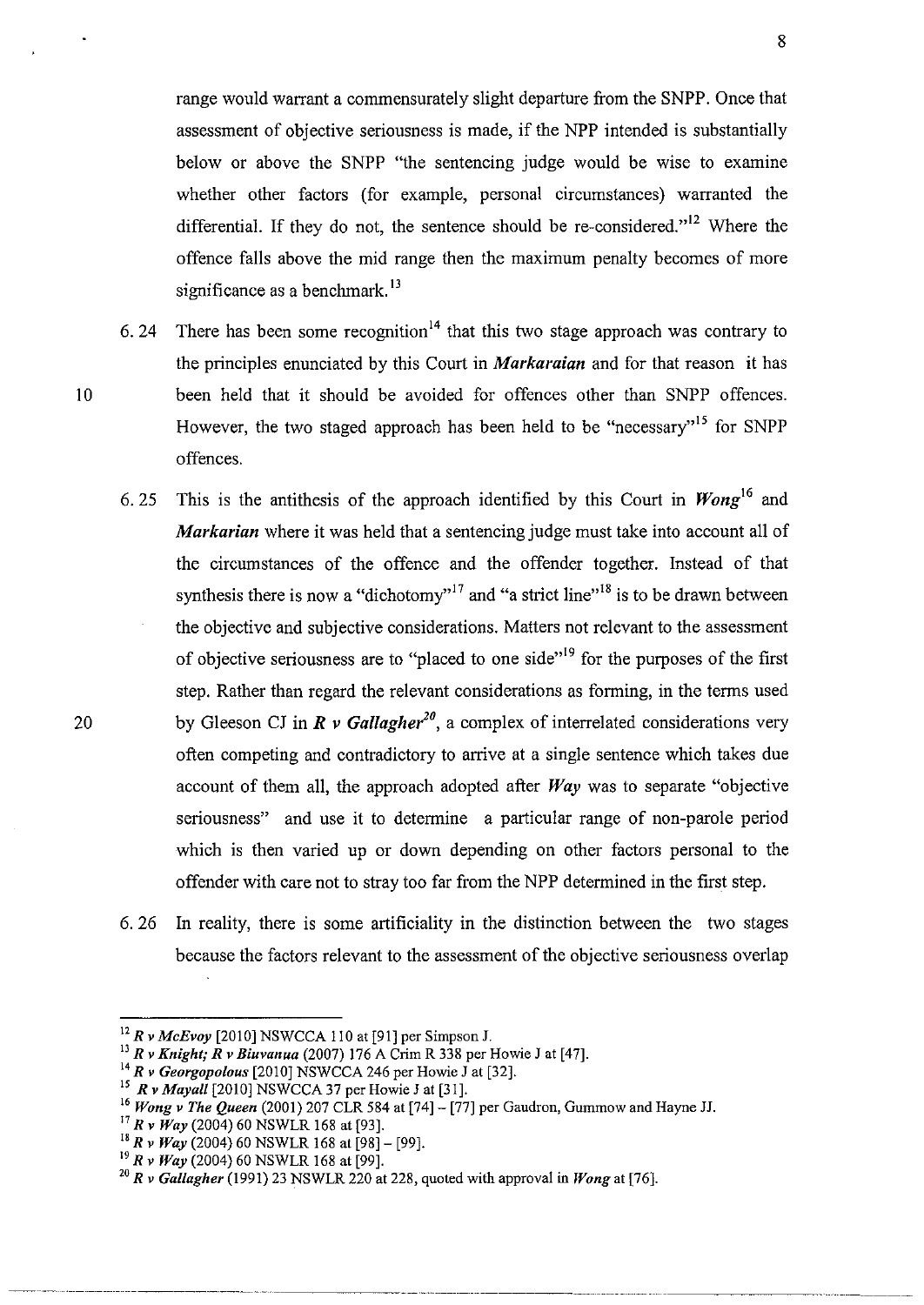with the reasons for departing from the SNPP, as was acknowledged in  $Wav^{21}$  For example, in a case such as the present, the offender's intellectual disability is regarded as an objective factor, although it is also a subjective factor. In this way, intellectual disability has been held to be relevant to determining the objective seriousness of the offence in the "first step", but it is also one of the mitigating factors listed in s21A (s  $21(3)(i)$ ) as a reason for setting a shorter NPP under s 54B in the "second step".

- 6. 27 Similarly, factors such as prior criminal history of similar offences, as in the present case, or the fact that the offence was committed while on conditional liberty, are not factors that are to be taken into account in assessing the objective seriousness of the offence, however, they are listed as aggravating factors in s 21A.
- 6. 28 More fundamentally, it is well established that such a categorical approach distorts the balancing process for it is not always possible to categorise a factor as objective or subjective, or as mitigating or aggravating. The various individual circumstances often operate in contradictory ways depending on the context. The present case serves as an example. The appellant submits that the fact that he was himself sexually assaulted at a young age together with his intellectual disability has resulted in his inability to deal with that experience which he then acts out. Viewed in this way, his intellectual disability and his history of such offences calls for understanding in relation to his moral culpability and indicates the need for treatment and counselling. On the other hand, the appellant's difficulty in controlling his sexual urges towards young boys together with his intellectual disability indicate that he presents a continuing danger and also suggests that the prospects for rehabilitation may be limited. This is confirmed by his previous conviction for a similar offence and the failure of the treatment administered at that time.
- 6. 29 This highlights the difficulty of attempting to isolate factors such as intellectual disability, or prior criminal history, and to apply them to a first step or second step in a tightly defined staged process.
- 6. 30 The correct approach is that the SNPP applies to all offences listed in the table in a similar way as the maximum penalty applies to all offences to which it relates.

----~ .. -.-~ ..• .~~.-.. ---

10

<sup>21</sup>*R v Way* (2004) 60 NSWLR 168 at [87].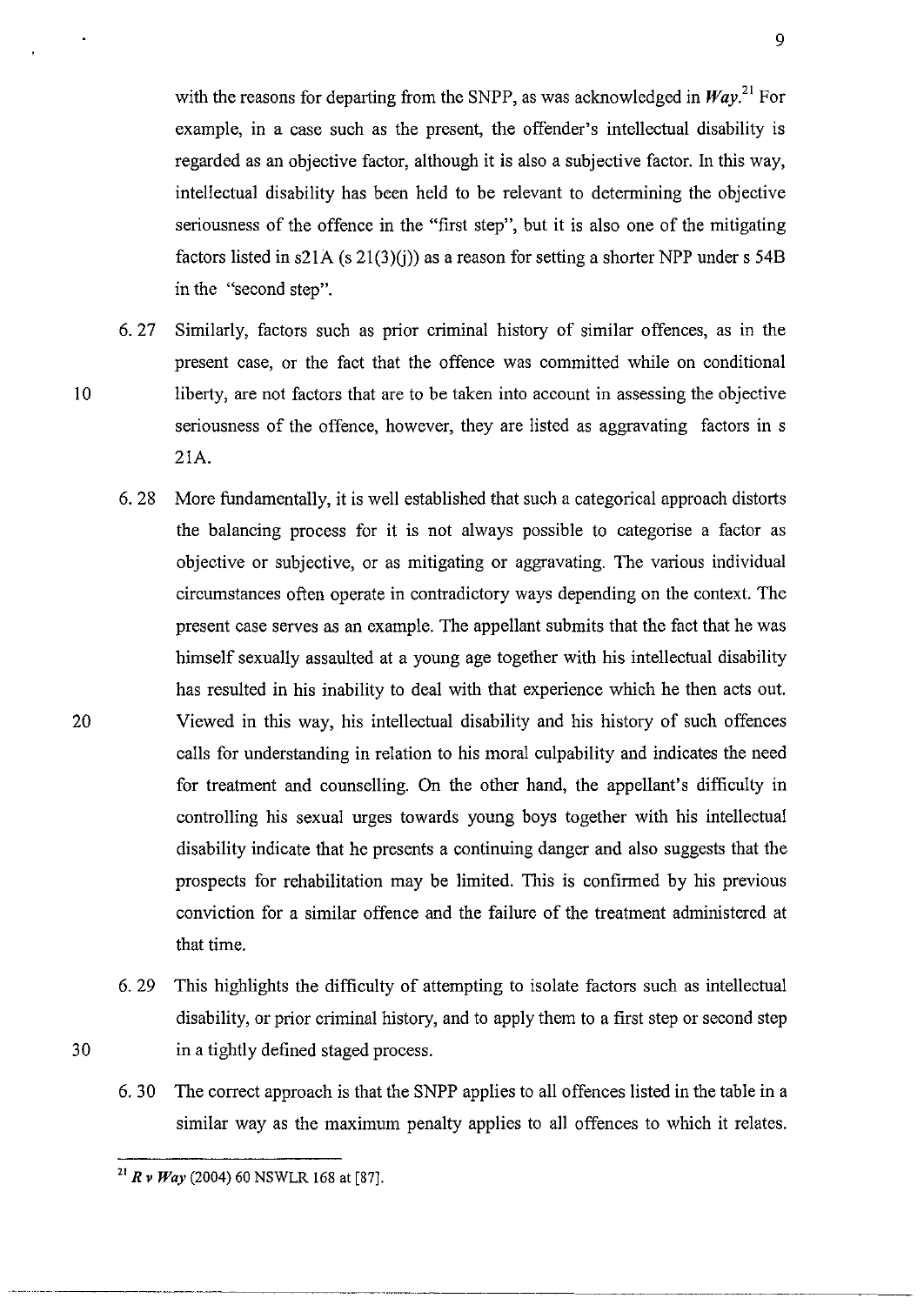However, its relevance in any individual case depends on all the circumstances of the particular case. A two staged approach is not required under the legislation. All factors relevant to the assessment of the appropriate sentence should be considered together. If the result of that assessment is that the appropriate nonparole period is longer or shorter than the SNPP then the reasons for that difference must be given. Those reasons will consist of all the factors that were taken into account to arrive at that result as s 54B permits.

6.31 Accordingly, although the appellant's offence fell below the middle of the range of objective seriousness, the SNPP continued to apply to his offence. Whether or not the IS year SNPP, or some other tenn, should be imposed was to be determined by taking into account all the relevant circumstances together.

Ground 2: The sentencing judge had found that the appellant was 'significantly intellectually disabled'. The Court erred in deciding that the finding 'was not justified by the contemporary evidence'.

- 6. 32 The appellant contends that the CCA was wrong to find that the appellant was not significantly intellectually disabled and that in doing so the Court substituted its own inexpert opinion based merely on the fact that he had a driver's licence and had undertaken employment for that of the unchallenged psychological evidence.
- 6.33 The appellant is correct that there was no dispute that the appellant suffered from 20 an intellectual disability. The evidence was that the appellant's disability was in the "mild" range and as the appellant points out, the categories of intellectual disability are terms of art and range from 'borderline', 'mild', 'moderate', 'severe', and 'profound' (A WS at [20]). The sentencing judge referred to the appellant as having a "significant" intellectual disability. The CCA pointed out that that was not consistent with the evidence and that the appellant's disability was "mild". That was not an error, it was simply a restatement of the evidence.
	- 6. 34 The sentencing judge may have meant that the appellant's intellectual disability was significant in the determination of the sentence, although it is hard to tell as his Honour's reasons were very brief and there was no discussion of how the appellant's disability impacted on the determination of the sentence. Contrary to the appellant's contention, the CCA's treatment of this issue was not based on the fact that the appellant held a drivers licence and had held a variety of jobs.

30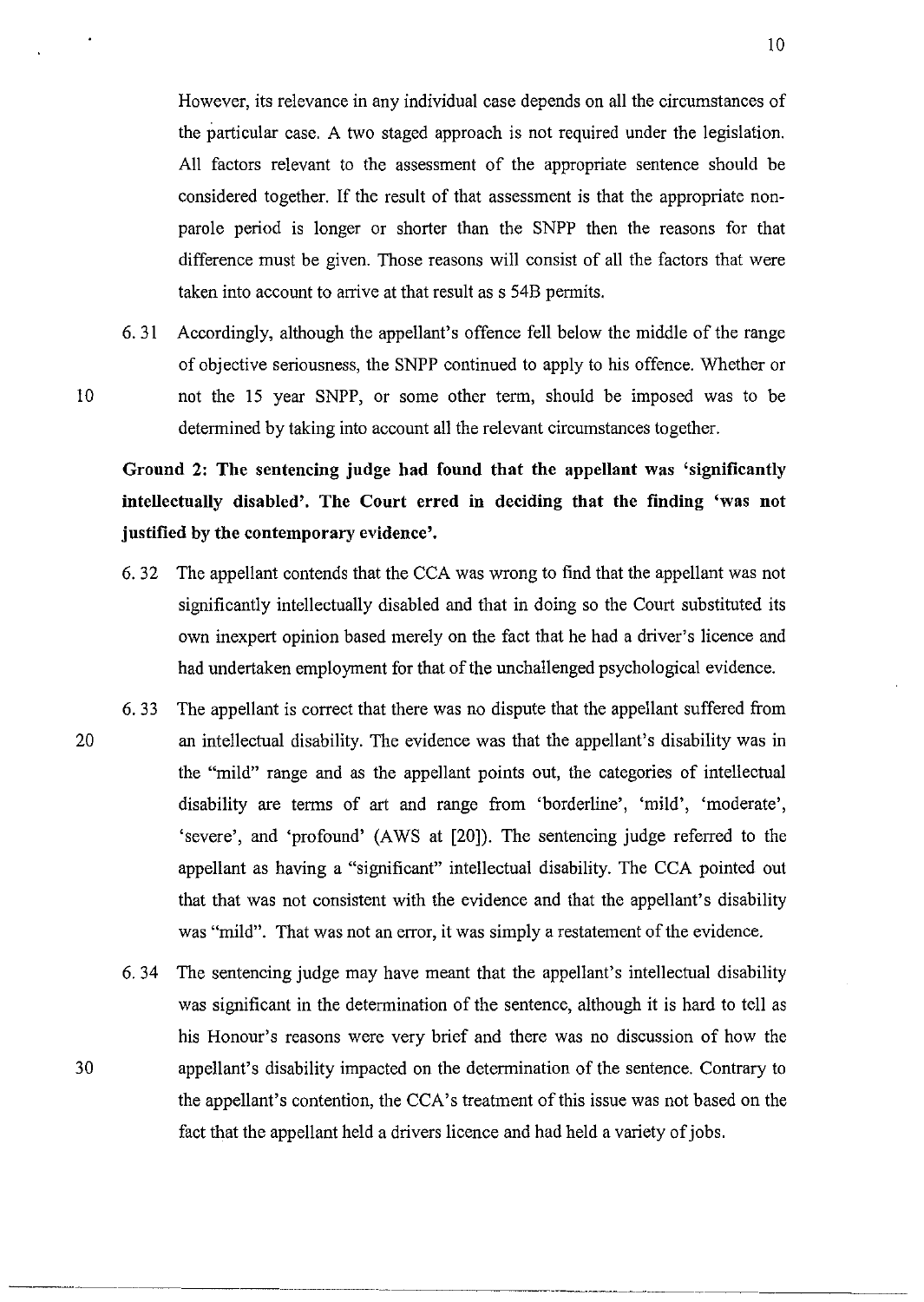6. 35 There was evidence throughout the psychological reports suggesting that, although the appellant had significant deficits in some areas, such as mathematics and literacy, it was not the case that he was entirely unaware of the nature of his actions or that they were wrong. The reports noted that the appellant understood that his conduct was wrong and that his predilection for young boys was a problem which he had to address, although, not unusually, he also tended to minimise his culpability by blaming others for putting him in situations which gave rise to his offences.

10

- 6. 36 When the appellant spoke to Ms Daniels about the 2000 offence he claimed that someone must have put ecstasy in his drink that day (Report of Ms Daniels dated *30/6/2000* at [190]). When asked about his court case he said "Yeah, I think a kid asked me to do something, and I thought I better do what he asked, because if I didn't, I thought he would make a worser story of it, so I agreed to suck him off orally. Stupid mistake." He gave a similar version to Dr Muir (Report of Dr Muir dated *8/5/2000* at p 2.2)(CCA at [28]).
- 6.37 The appellant made similar comments about the present offence. He claimed to Dr Westmore that he had been set up (Report of Dr B Westmore dated *13/5/08* at p 2.9). He gave a similar account to his wing officer in gaol (Pre Release Report dated 21/8.09 at p 2.9).
- 20 6. 38 In relation to the 2000 offence Dr Muir noted that "Mr Muldrock does understand 30 the nature of his offence and is aware that his actions were wrong. He is also aware that his fantasies about young children are inappropriate as well ...... He has retarded development of the mind and as a consequence does have difficulty in managing his impulses and controlling his actions. Whilst he is aware that what he was doing was wrong, it is only a superficial awareness." (Report of Dr K Muir dated *8/5/2000* at p3.2). The appellant acknowledged that he had problems with his sexuality and that the medication was helping. He spoke of his urges as "horrible thoughts" and he knew it was wrong to do such things to children. He said he "suck[ ed] them off" but he would never do anything else, which suggested that he was able to distinguish some scale of seriousness in respect of such conduct (Report of Ms Daniels dated *30/612000* at [315]). Ms Daniels thought he showed some insight into his problem and he acknowledged he needed help to address it (at [325]- [330]).

--------- -~--------------"~------ --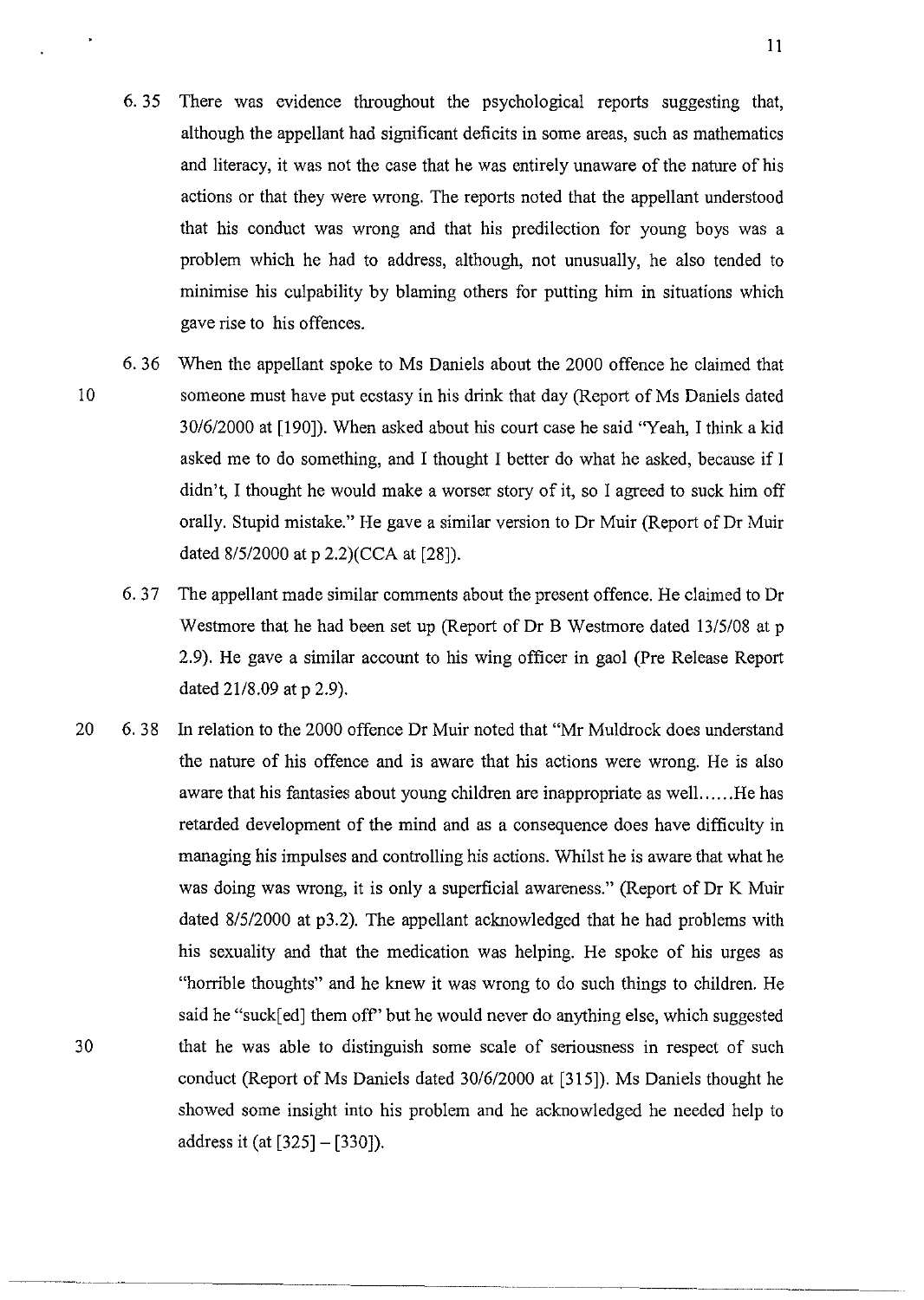- 6. 39 The CCA was also entitled to have regard to the evidence of the commission of the offence itself for it showed a degree of planning and deliberation. So too his conduct after the offence indicated that he appreciated the seriousness of what he had done. He denied the conduct when spoken to by police, and later even though he admitted he had done it, he attempted to minimise the criminality by blaming the boy and his mother.
- 6. 40 As the appellant points out, there was evidence that he had held a variety of jobs (Report of Dr Hayes dated 25/9108 at p3.3) and had a drivers licence. There was also evidence that he lived away from home while in a relationship with a girlfriend (Report of Dr B Westmore dated 13/5/08 at p 3.7). At the time of the 2000 offence he reported having "a fairly active social life" and a wide range of interests including bonsai, computer spelling and film (Report of Ms Daniels dated 30/6/2000 at [200]). He told Dr Westmore he would like to learn computer skills and landscaping in future (Report of Dr B Westmore dated 13/5/08 at p 3.7).

20

30

# Ground 4: The Court erred **in** its failure to **find** special circumstances. The Court erred in finding the treatment was or may be available in prison.

- 6. 41 As the appellant points out, Professor Hayes was concerned about the lack of treatment facilities in the correctional system (A WS at [25]). In her report dated 25 September 2008, Dr Hayes had expressed concern that the appellant would not get a place in an Additional Support Unit because the number of beds was limited and there were only 3 Additional Support Units in the state. Dr Hayes felt that if the appellant did not get a place in an Additional Support Unit he would be put in segregation or in protection because of his vulnerability and the nature of his offence (Report of Dr Hayes dated 25/9/08 at p 6.5).
- 6. 42 However, those concerns were not realised. The evidence was that the appellant had indeed been placed in an Additional Support Unit (Affidavit of Justin Warne dated 28 September 2009).
- 6.43 Mr Warne stated that the Additional Support Unit was for offenders who needed to be placed outside the mainstream correctional centre environment because of their disability and the Unit provided assessment, general management and participation in specific programs to address offending behaviour (Affidavit of Justin Warne dated 28 September 2009 at [2]).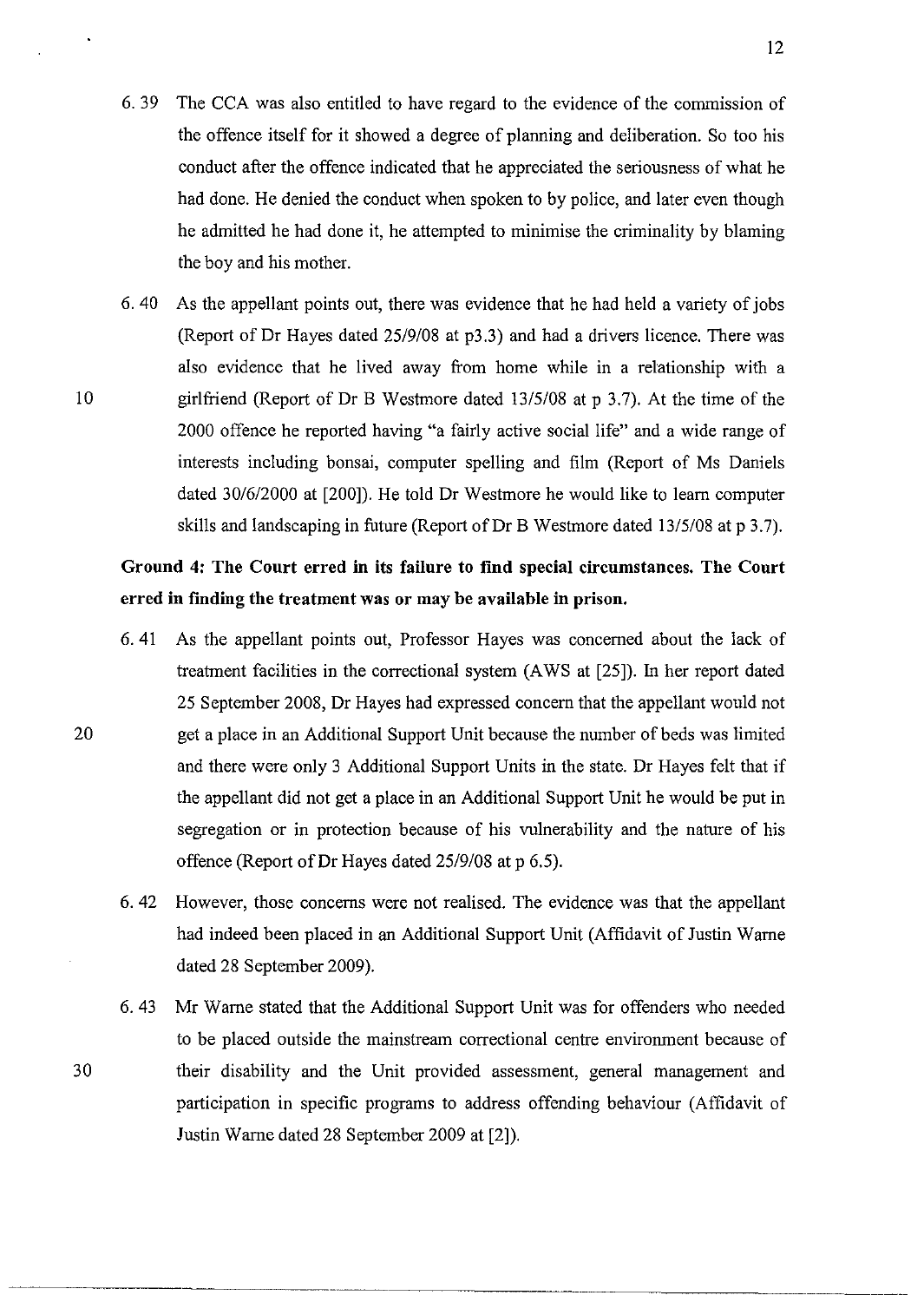6.44 Mr Wame described that inmates of the Unit are required to complete compulsory programs which include, Core Skills assessment, Identity Essential skills, Numeracy and Literacy and other programs. There were also other psychoeducational programs offered. In addition, inmates were seen on an individual basis to review coping and to address triggers that led to their offending behaviour (Affidavit of Justin Warne dated 28 September 2009 at  $[6] - [7]$ ). The evidence from the Pre Release Report was that the appellant had had regular contact with the in house psychologist within the Additional Support Unit (Pre Release Report by Michele Jordan dated 21 August 2009 at p 3.7). The appellant completed a Core Skills assessment which determined that he could recognise numbers but could not perform simple addition or subtraction functions however, he could read unfamiliar texts and could write legibly although he required assistance with his spelling and punctuation and his reading is very slow (Pre Release Report by Michele Jordan dated 21 August 2009 at p 3.4).

10

20

- 6. 45 A program aimed at sexual offenders with intellectual disability and other cognitive impairments had been written and was being finalised. It was expected that it would be trialled in late 2009.
- 6. 46 Accordingly, the CCA was correct to find that treatment was available to the appellant within the prison system for the evidence was that the appellant had been placed in a special Unit where he had access to appropriate programs and would receive individual attention outside the mainstream prison environment.

Ground 3: The Court of Criminal Appeal erred in concluding that the sentencing judge had focussed entirely on rehabilitation and had not had regard to the other recognised aspects of sentencing.

- 6. 47 His Honour imposed a head sentence of 9 years with a non-parole period of 96 days. His Honour acknowledged that this form of sentence was "very unusual" and that "it may well be appropriate for the Court of Criminal Appeal to consider the situation here in light of the sentence I propose to pass" (ROS 3.9). The 96 day NPP plainly indicated that his Honour had focussed very heavily on rehabilitation.
- 30 6. 48 His Honour gave brief reasons which offered no explanation of the relevant factors which had led to this unusual result. The only description of the objective facts was that the "nature of the intercourse was oral carried out by the offender upon the child" (ROS at 1.3). The aggravated indecent assault offence on the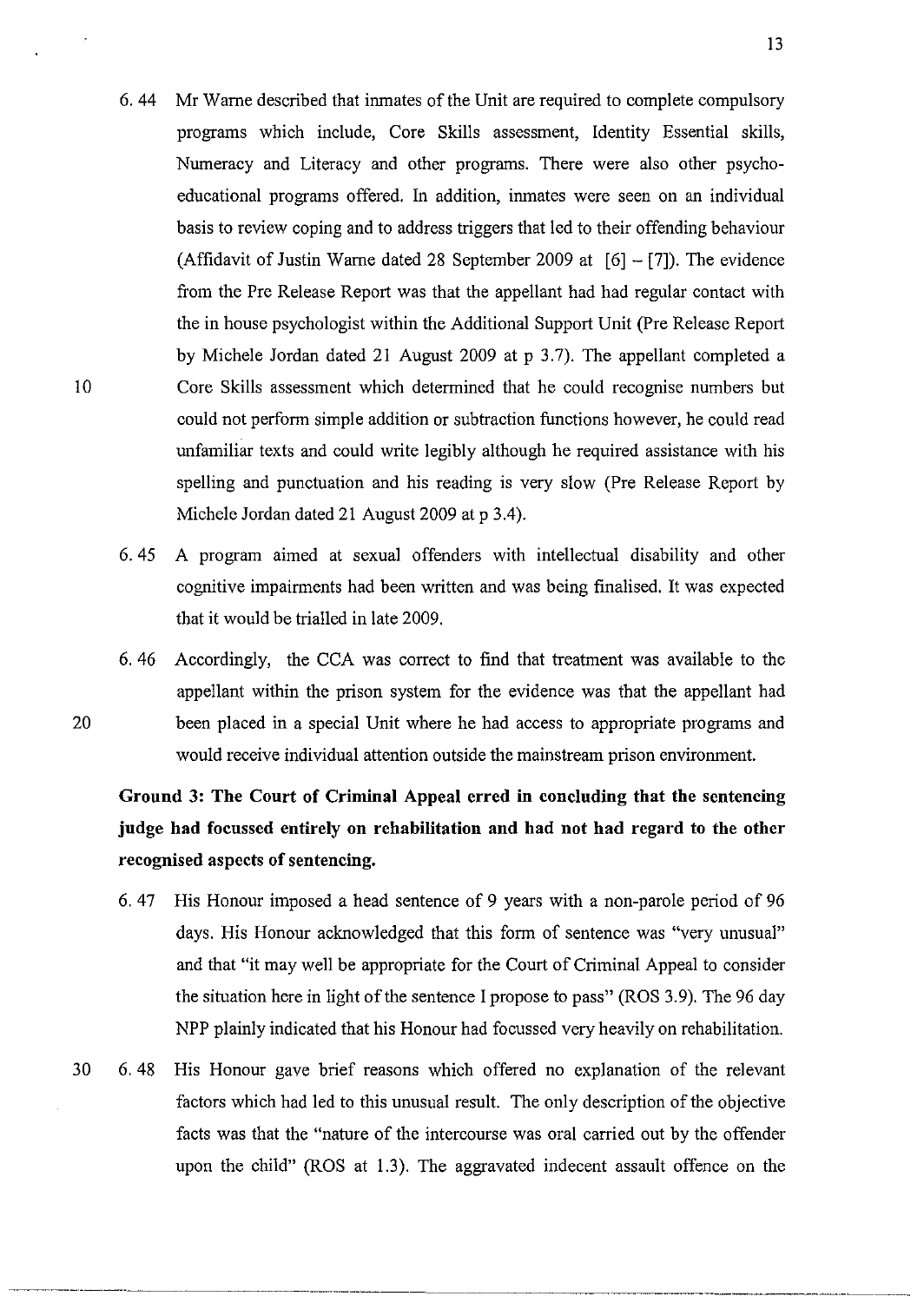Form 1 was noted as being "in relation to the same child on the same occasion shortly before it when they were swimming, and it is in relation to him touching him in a sexual way." There was no further mention of the objective circumstances.

- 6. 49 The only reference to the subjective circumstances was that "he is, in my view, significantly intellectually disabled"... ... "The other significant matter is that in the year 2000 the offender was convicted of an offence of almost the same nature up in far north Queensland." (ROS at 2.3).
- 10 6.50 There was also no discussion of the significance of the appellant's paedophilia and the difficulties he had in controlling his sexual urges towards young boys, nor of the nature of the appellant's intellectual disability, or of the particular deficits he suffered in that regard and how they related to his paedophilia and his offending behaviour, and how that relationship affected his moral culpability or the prospects of rehabilitation. There was not even any mention of his age.
	- 6. 51 It was evident that his Honour wanted the appellant released immediately so that he could enter the Selwood Lane facility, and as the CCA noted (CCA at [31]), this appeared to divert his Honour from the other factors that were also relevant to the detennination of the appropriate sentence.
- 6. 52 Rehabilitation was plainly an important consideration in the appellant's case and 20 this was accepted (CCA at  $[23] - [26]$ ,  $[44]$ ), but there were other relevant purposes to be taken into account in accordance with s 3A *Crimes (Sentencing Procedure) Act;* punishment, personal and general deterrence, protection of the community, accountability, denunciation and recognition of the harm done.
	- 6. 53 The Crown conceded in the CCA that in light of the appellant's mental disability general deterrence was of less significance than it would be in the case of a person not suffering from such a disability (CCA at [23]). However, that did not mean that all considerations other than rehabilitation were to be excluded.
	- 6. 54 Dr Hayes was of the view that the appellant has "deficits in empathy" and "cognitive distortions regarding the offences". Dr Hayes considered that the appellant needed to participate in a programme which focused on the development of empathy skills and addressed the cognitive distortions: (Report of Dr Hayes dated 25/9/08 at p 5.8).

14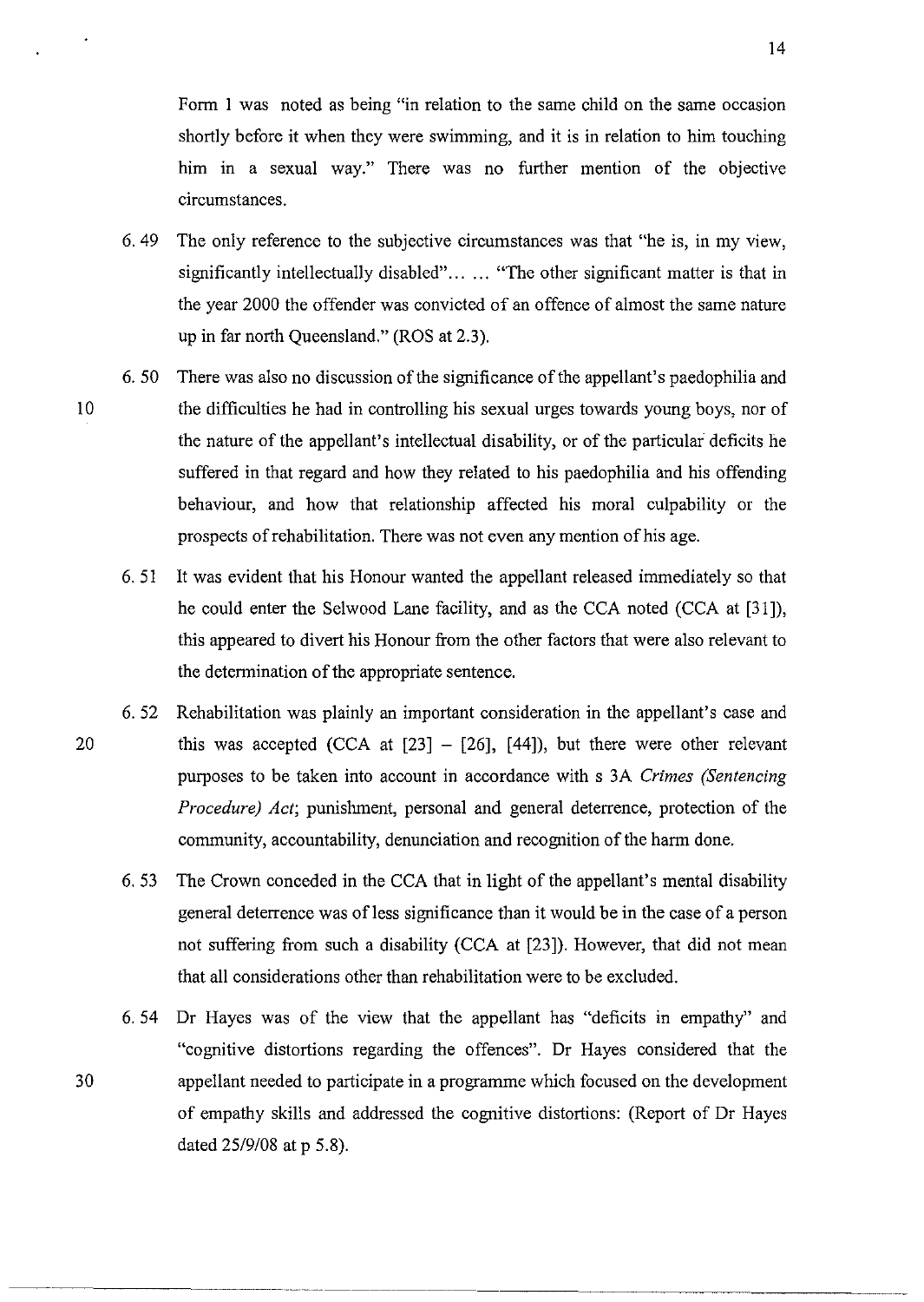- 6. 55 Similar concerns had been expressed by Ms Daniel's in her report 8 years earlier where Ms Daniels noted that the appellant's remorse was "primarily related to his own feelings as a victim" (Report of Sharon Daniels & Associates dated 30/6/00at [60]) and that he has "little control over his acting out behaviour" (at [70]).
- 6. 56 It was these concerns that led to the conclusion that the appellant should enter a program that could teach such skills. However, those comments also gave rise to other concerns. The need for training in empathy skills may well suggest that, from the viewpoint of rehabilitation, participation in such a program would be beneficial. On the other hand, the appellant's lack of empathy and cognitive distortions regarding the offences also raised concerns about his moral culpability and his likelihood to re-offend. This lack of empathy and the fact that the appellant has twice committed offences against young boys meant that protection of the community was also an important factor to be taken into account.
- 6. 57 The appellant contends that the sentence gave effect to the need for the "protection of the community" (A WS at [75], [79]), presumably in the sense that the community was protected because the appellant was in a residential facility and receiving treatment to address his sexual urges. If the treatment resulted in there no longer being a risk of re-offending that would "benefit the community" in the long term (ROS at 3.6) although it is not clear that that is what is meant by the protection of the community in s 3A. The appellant's rehabilitation was a future prospect that may confer a benefit to the community if that possibility eventuated but protection of the community refers to protection from a current risk. That purpose is usually served by custodial segregation rather than participation in a residential treatment program.
- 6. 58 The appellant further contends that placement in the treatment centre was an alternative form of custody and the appellant may have been required to spend a significant period there, perhaps years, subject to the decision of the Parole authority (A WS at [78]). However, that was not the point for that is true of all prisoners serving terms in excess of 3 years. They remain under the supervision of 30 the parole authority and may not be released at the expiry of the NPP.
	- 6. 59 The more fundamental difficulty with this approach is that it is contrary to the long established principle that the NPP is not to be fixed solely or primarily to serve the interests of the offender's rehabilitation. The approach of treating the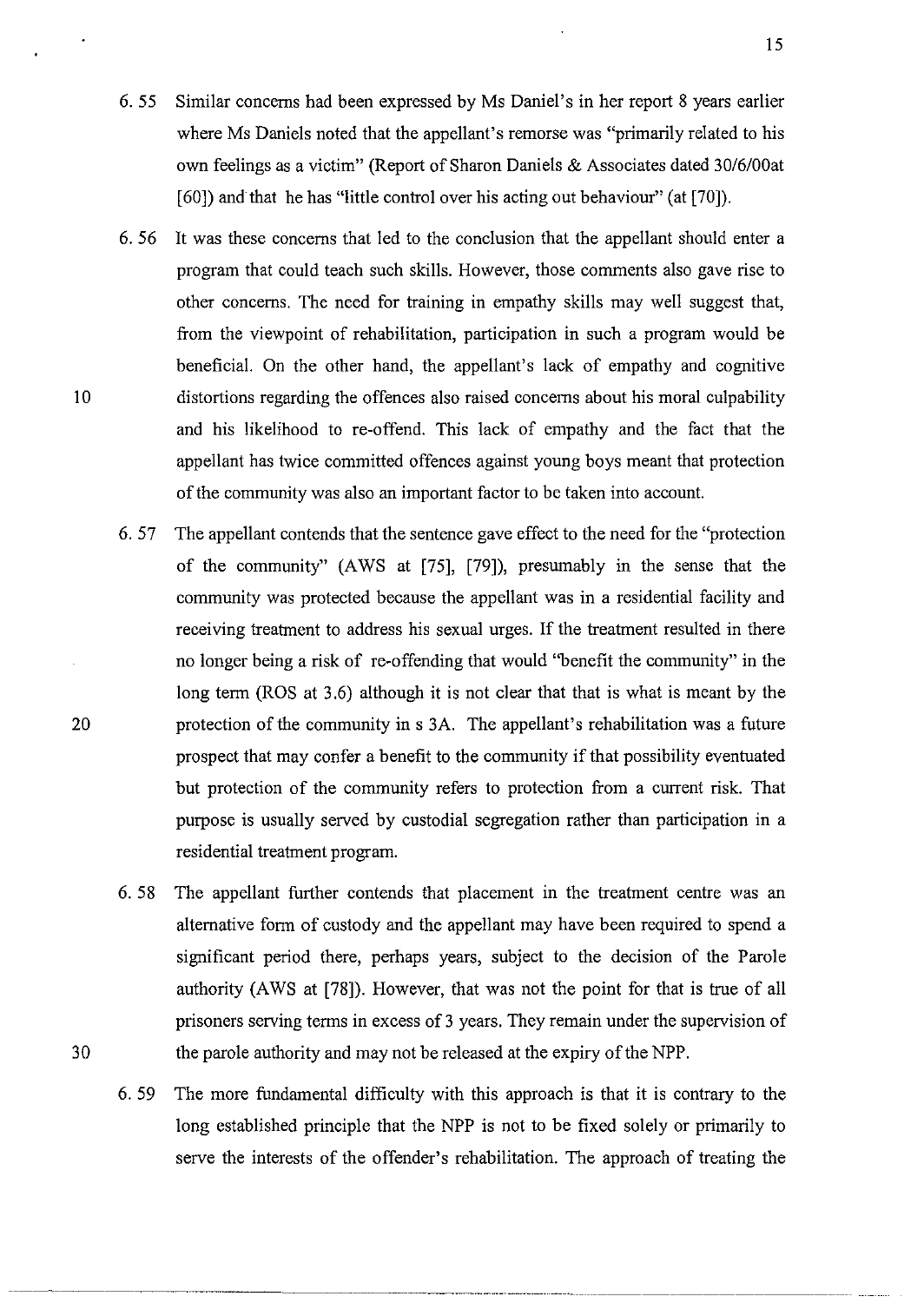NPP as the shortest period possible to facilitate the offender's rehabilitation was rejected by this Court in *Power v. The Queen<sup>22</sup>*and has been consistently rejected  $since<sup>23</sup>$ .

- 6. 60 Part of the reason for that is, as Gibbs J stated in  $\mathbb{R}$  v Pedder<sup>24</sup>, a court "cannot" abdicate its duty to impose a proper sentence on the assumption that, if the offender were sentenced to a short term of imprisonment, he might be transferred to and kept in a security patients' hospital." That view was quoted with approval in both *Veen* [No 1]<sup>25</sup> and *Veen* [No 2]<sup>26</sup>.
- 6. 61 The CCA was correct to hold that, while some considerations, such as general 10 deterrence, were to be given less weight because of the appellant's intellectual disability, all relevant factors were to be taken into account  $(CCA \t{at} [23] - [26]$ , [42]).
	- 6. 62 As the CCA found, there was evidence that the offence was premeditated (CCA at [34]). The appellant approached the boy's mother I -2 weeks before the offence and told her the boy was "gifted" and suggested the boy play keyboard with him at the children's Sabbath at their local church (Statement of Facts p 1.5). At a later stage, the appellant offered to fix the boy's bike. He then suggested they go on a test ride together. The appellant told the boy's mother that they would ride around the circle of the street where they lived (Statement of Facts p 1.8). The mother agreed to that suggestion. However, after they rode off and were alone the appellant suggested to the boy that they ride to the lake which was about  $1 - 2$ kilometres away. At the lake he told the boy he would not look if the boy took off his clothes. The appellant got into the water with the boy and made a number of attempts to touch him which the boy rebuffed (Offence of aggravated indecent assault on the Form 1). The appellant then used force to hold the boy down and fellate him. The managed to escape by kicking the appellant in the chest and riding off on his bike.
	- 6. 63 When he was questioned the appellant did not merely deny the incident he constructed a version where he claimed that the boy had invited himself to come

-------\_ .. \_----\_ .... \_----.. -.--...•. --.. \_ ............... \_ ....... \_.-. ....... \_ ..

<sup>22</sup>*Power v The Queen* (1974) 131 CLR 623.

<sup>&</sup>lt;sup>23</sup> The authorities affirming the approach taken in *Power* are reviewed in *Bugmy v The Queen* (1990) 169 CLR 525 per Mason Cl & McHugh 1 at 530 -1, per Dawson, Toohey, Gaudron 11 at 536.

<sup>24</sup>*Rv Pedder* (Unreported; 29 May 1964; Queensland Court of Criminal Appeal)

<sup>25</sup>*Veen v The Queen {No IJ* (1979) 143 CLR 458 at 469.

<sup>26</sup>*Veen v The Queen {No 2J* (1988) 164 CLR 465 at 475.